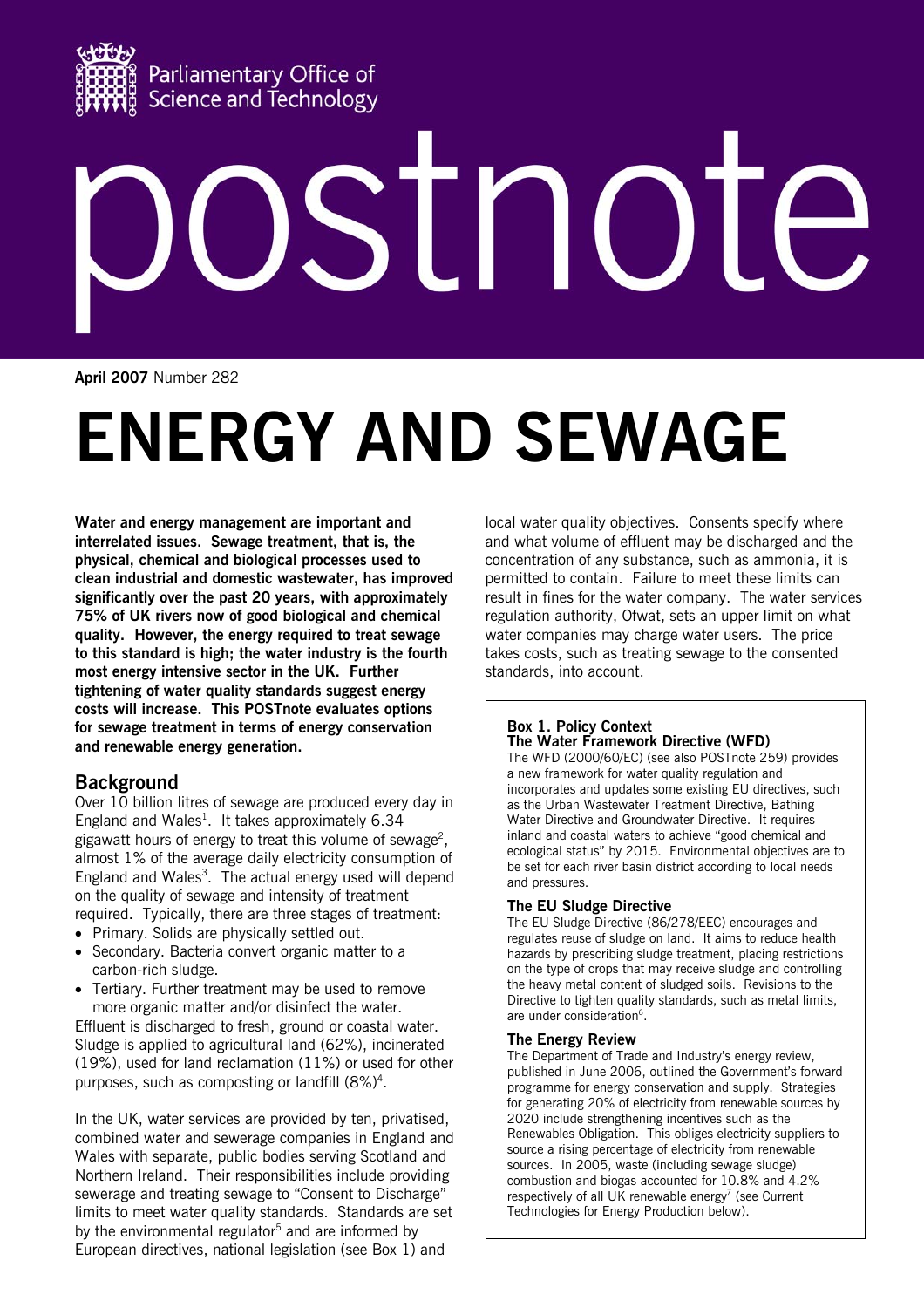# **The Water-Energy Relationship**

Energy is used to abstract, treat and distribute drinking water; collect, treat and discharge sewage and manage sewage sludge. In 2006, the water industry embarked on a collaborative study with the Carbon Trust<sup>8</sup> to monitor energy use. Insufficient data were available to assess accurately the actual energy intensity of each step of the water cycle. However, there is no doubt that as our demand for water increases, so does the total amount of energy needed to complete the cycle. Therefore, the efficient use of both water by consumers and energy by the water industry can provide energy benefits.

Options to increase water efficiency include:

- Metering. In 2005 2006, approximately 28% of households in England and Wales were on metered water charges<sup>9</sup>. Metering enables water companies to monitor input and usage and to identify leakage from the difference between the two. Water companies may now make a local case for compulsory metering in water scarce areas under the 1999 Water Industry Act.
- Incentive programmes. For example, the Government's Enhanced Capital Allowance scheme enables business to recover some of the capital spent on energy saving or water conservation technologies.
- Reusing water. "Greywater" from bathing, laundry and washing dishes can be reused to flush WCs. This may provide savings of around a third of daily household water demand.

Options to increase energy efficiency of water treatment include:

- Choosing low-energy treatment options. However, local constraints may limit choice (see Box 2).
- Replacing machine parts, such as pumps and motors, with more efficient versions.
- Optimising processes using sensor technology. For example, pumping can be adjusted according to flow.

Implementing the latter two measures at pumping stations can produce energy savings of 30 to  $50\%^{10}$ .

# **Energy Generation Issues**

There are mature, widely-practised technologies for generating fuels from sewage treatment and research has identified future methods for exploiting sewage as an energy resource (Fig.1). In 2005 – 2006, the amount of renewable energy generated on water industry sites was 493 gigawatt hours - 6.4% of the total energy used to treat water and wastewater.

# **Current Technologies for Energy Production**

*Sludge Incineration* 

UK production of sewage sludge is over 1 million tonnes of dry solids per year, most of which is applied to agricultural land as a soil conditioner, reducing the need for fertiliser. Sludge may also be incinerated, with the option of energy recovery. However, to incinerate sludge, it must be dry enough to burn with no extra energy input other than that needed to fire up the incinerator. It therefore needs dewatering, using energy intensive

processes such as centrifugation or thermal dehydration. Centrifugation requires less energy but surplus heat from incineration that can be used for thermal dehydration.

There has been strong opposition from some sections of the public over incineration of wastes due to fears about impacts on human health. At present, reuse of sludge via application to land is generally considered a more acceptable option. However, the quantity of sludge produced is increasing while the area of available farmland in the UK is decreasing. This increases energy costs as there is more sludge to be transported, usually via lorry, to more remote locations. Future revisions to the EU Sludge Directive (see Box 1) may further restrict application. Therefore, incineration may be increasingly practised in the future.

# **Box 2. Increasing Sludge Production**

Here, two common techniques for secondary treatment are compared in terms of their energy consumption and potential for renewable energy production. Either may be an appropriate option depending on local considerations, such as space, quality of sewage and level of treatment required.

# **Option 1: Percolating Filter Bed**

Sewage is trickled over stones where micro-organisms feed on organic matter producing a cleaner effluent. Sludge builds up on the stones and is periodically washed off. Percolating filter beds require little energy input but are relatively inefficient and take up large areas of land. They produce minimal sludge so potential for energy generation is low but there is also a smaller volume of sludge to be transported and disposed of. This treatment is most suitable for small, rural treatment works.

# **Option 2: Activated Sludge Processing (ASP)**

Air is bubbled through tanks of sewage to encourage the growth of micro-organisms that feed on organic matter. Sludge settles on the bottom of the tank, separating it from the cleaned effluent. ASP is a faster, more effective process but requires up to three times the energy of percolating filter beds**<sup>11</sup>**. However, a greater volume of sludge, and therefore renewable energy, may be produced, partially offsetting the energy cost. Most suitable for large, urban treatment works where space is limited, this technique is becoming the standard method for secondary treatment.



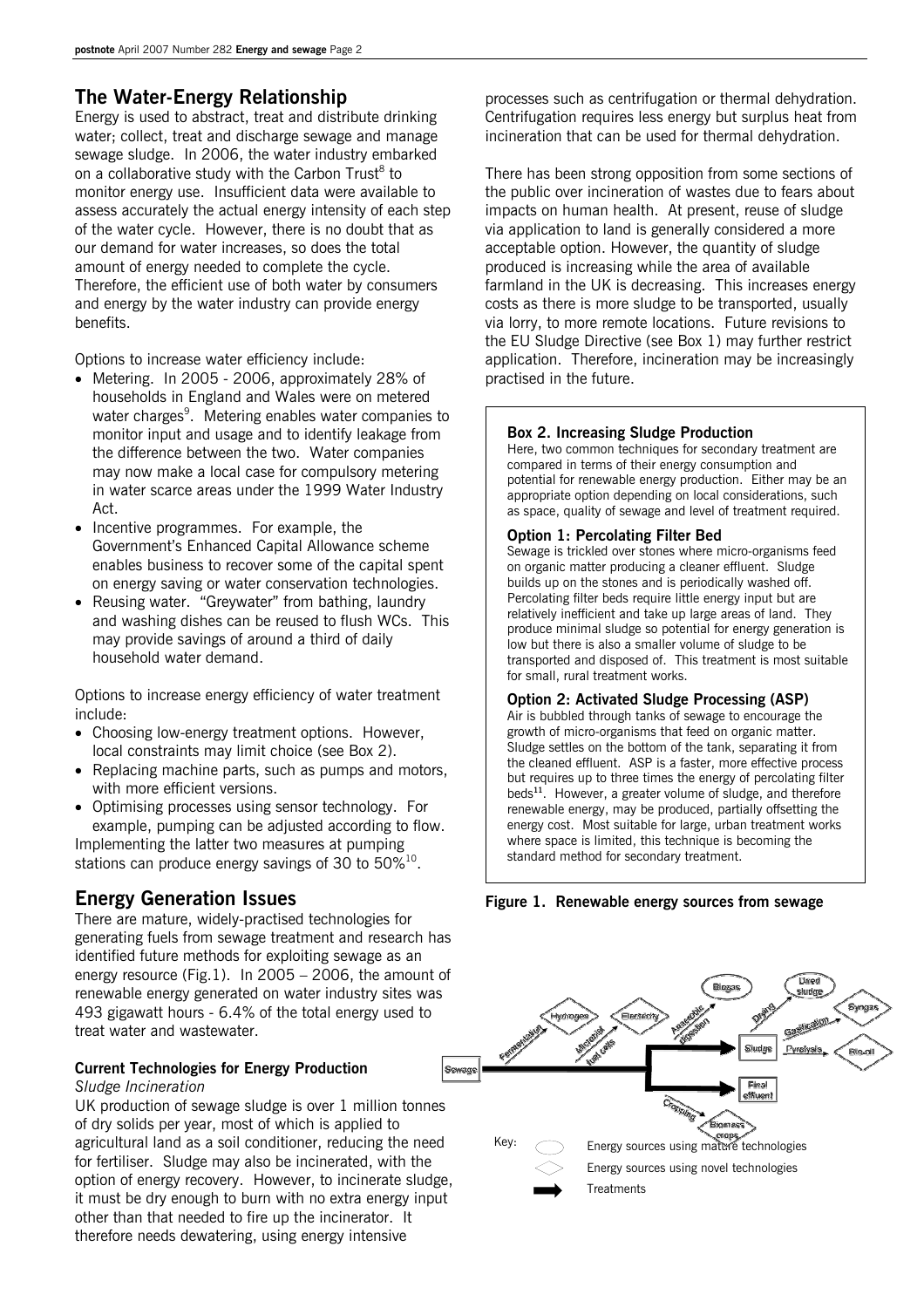#### *Biogas*

Biogas production from sewage sludge treatment, via a process called anaerobic digestion, is already a wellestablished means of generating energy in the UK. Bacteria use organic matter in sludge to produce a mixture of methane (60 – 65%),  $CO<sub>2</sub>$  (35 – 40%) and trace gases. Impurities, such as hydrogen sulphide and water, are removed and the resulting biogas is then commonly used in boilers or combined heat and power (CHP) systems. For example, anaerobic digestion facilities are being developed at United Utilities' Davyhulme sewage treatment plant that will provide 90% of the site's power via CHP. Biogas may also be used for other applications, such as vehicle fuel, if  $CO<sub>2</sub>$  is also removed. In Linköping in Sweden, trains, buses, taxis and some private cars run on biogas. Anaerobic digestion also reduces the solids content of sludge by up to 30%, reducing the energy costs involved in its transport.

Addition of other organic materials such as food or abattoir wastes, to the digester can increase the volume and quality of gas yields. However, the process must then comply with additional regulation, such as the EU Animal By-products Regulation (EC 1774/2002), which may involve fitting additional units, such as pasteurisation units, to existing facilities. Application of residual sludge to land may also be restricted if it contravenes the EU Sludge Directive (see Box 1).

#### **Future Technologies for Energy Production**

There are several novel technologies that produce energy or fuel as a by-product of sewage treatment, although further work is needed to improve performance, reliability and cost-effectiveness.

#### *Conversion of sludge to oil and gas*

Under carefully controlled conditions and extreme temperatures (450 - 1000°C), sludge may undergo chemical reactions to produce fuels that may be used for energy production. Processes include gasification, which produces syngas (similar to natural gas), and pyrolysis, which produces bio-oil (similar to diesel oil). There is interest in these as potential alternatives to incineration of sludge. However, operational costs are high, particularly those of maintaining high temperatures, and conditions must be carefully controlled to prevent formation of harmful by-products, such as hydrogen cyanide. Several pilot schemes at sewage treatment plants have suffered problems such as these, including a gasification scheme at Anglian Water's plant in Wellingborough and a pyrolysis scheme at the Water Corporation's plant in Perth, Australia.

#### *Biomass Crops*

In Northern Ireland, sewage sludge, equivalent to almost 3,000 tonnes dried solids, is applied as fertiliser to willow plantations<sup>12</sup>. The trees are periodically coppiced and the wood used for fuel. Research into applying partially-treated, liquid sewage to biomass crops is also underway<sup>13</sup>. Passage of the sewage through the soil acts as a final polishing step for treatment, degrading organic

matter, reducing nitrogen and phosphorus and producing a cleaner effluent. Little energy is required and capital and operational costs are low. However, it is not yet known how efficient this system will be at removing pollution and there must be appropriate land available.

# *Hydrogen from Sewage*

There is much interest in hydrogen as a fuel (see POSTnote 186) because it can be produced from a wide range of materials and provides power with minimal air pollution. One source is organic wastes, such as highcarbohydrate wastewater from breweries. Bacteria use organic matter to produce hydrogen by fermentation. However, yields to date have been low, typically less than 15% of the maximum theoretically possible<sup>14</sup>. Also, applications for hydrogen, such as fuel cells, are not yet in widespread use.

#### *Microbial Fuel Cells*

These devices offer the possibility of simultaneous sewage treatment and energy production, with water,  $CO<sub>2</sub>$  and inorganic residue as by-products. Bacteria use organic matter to produce electricity. To date, lab-scale microbial fuel cells have been developed that are able to power small devices, such as pocket-sized fans.

# **Water Quality Issues**

The measures required to attain "good status" as prescribed by the WFD have not yet been fully developed. However, the water industry is likely to have to undertake additional, energy-intensive sewage treatment to reduce levels of pollutants such as nitrates, phosphates and priority substances (including metals and certain pesticides). Densely populated, water-stressed areas may be put under particular pressure (see Box 3).

#### **Box 3. Case Study: Ashford, Kent**

Sewage treatment is increasingly problematic for densely populated communities in water scarce areas, such as south-east England. Low-flowing rivers can be very sensitive to pollution from sewage effluent.

Ashford in Kent is expected to double in size by 2031. Ashford's sewage treatment plant and parts of the sewerage network are already close to capacity. The River Stour, which receives effluent from the plant, suffers from low seasonal flows. A study of sewage treatment capacity in Ashford concluded that upgrading the conventional treatment plant was preferable to adding two new facilities with low-energy, "natural" treatment technologies**<sup>15</sup>**. This was due to cost (economies of scale favour one large treatment facility) and reliability (natural systems have not been proven to be effective at this scale).

However, there are other low-energy options for improving river quality around Ashford, including:

- Sustainable Urban Drainage Systems (SUDS). SUDS offer the multiple benefits of providing rainfall drainage, mitigating flood risk, improving water quality, providing a habitat for wildlife and potentially being an amenity resource.
- Biomass crops as a final polishing step for sewage effluent. The Environment Agency is supporting pilot schemes to look at the viability of this treatment<sup>13</sup>.
- Agri-environmental schemes (see POSTnote 254) to reduce impact of diffuse pollution on waterways.